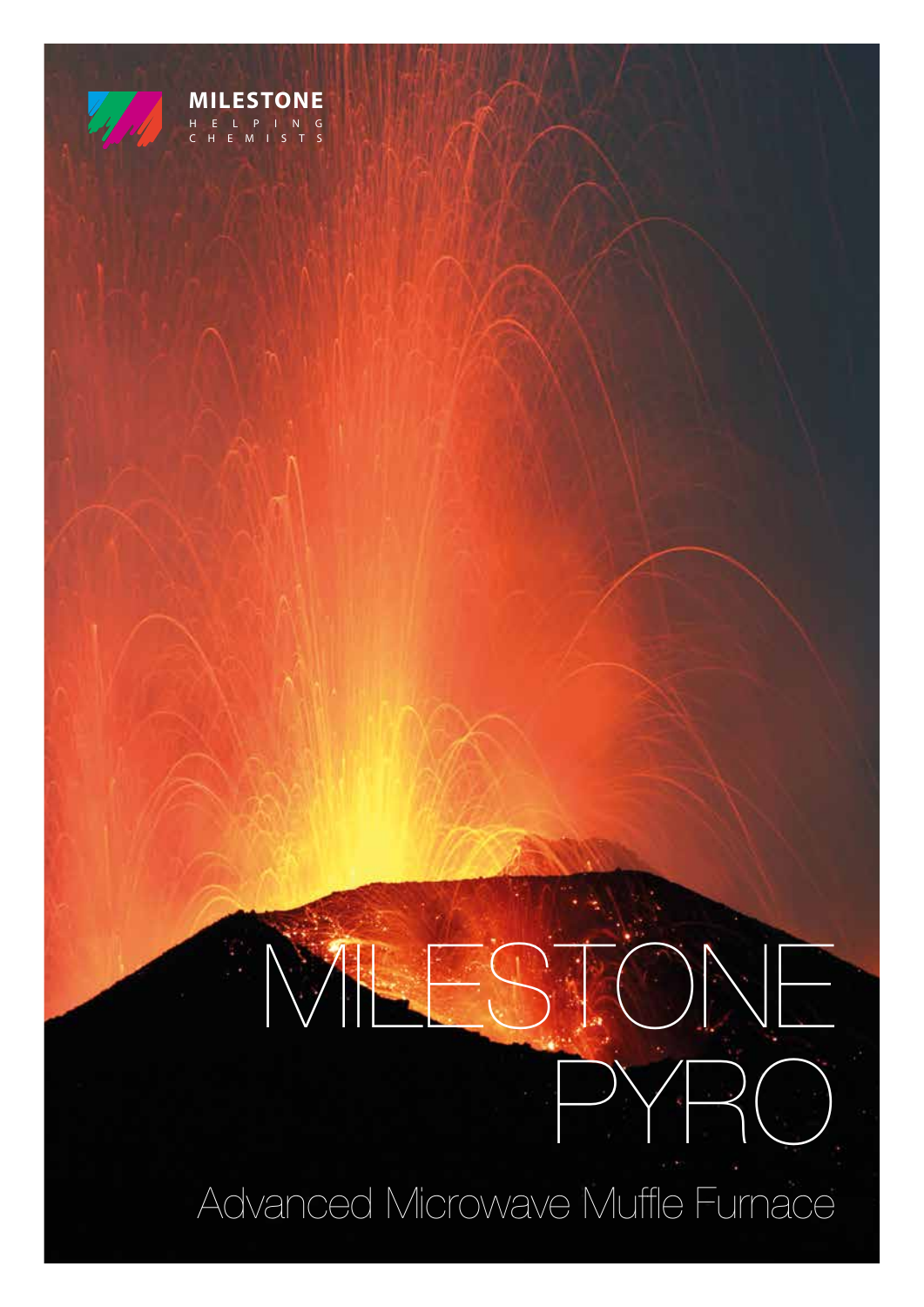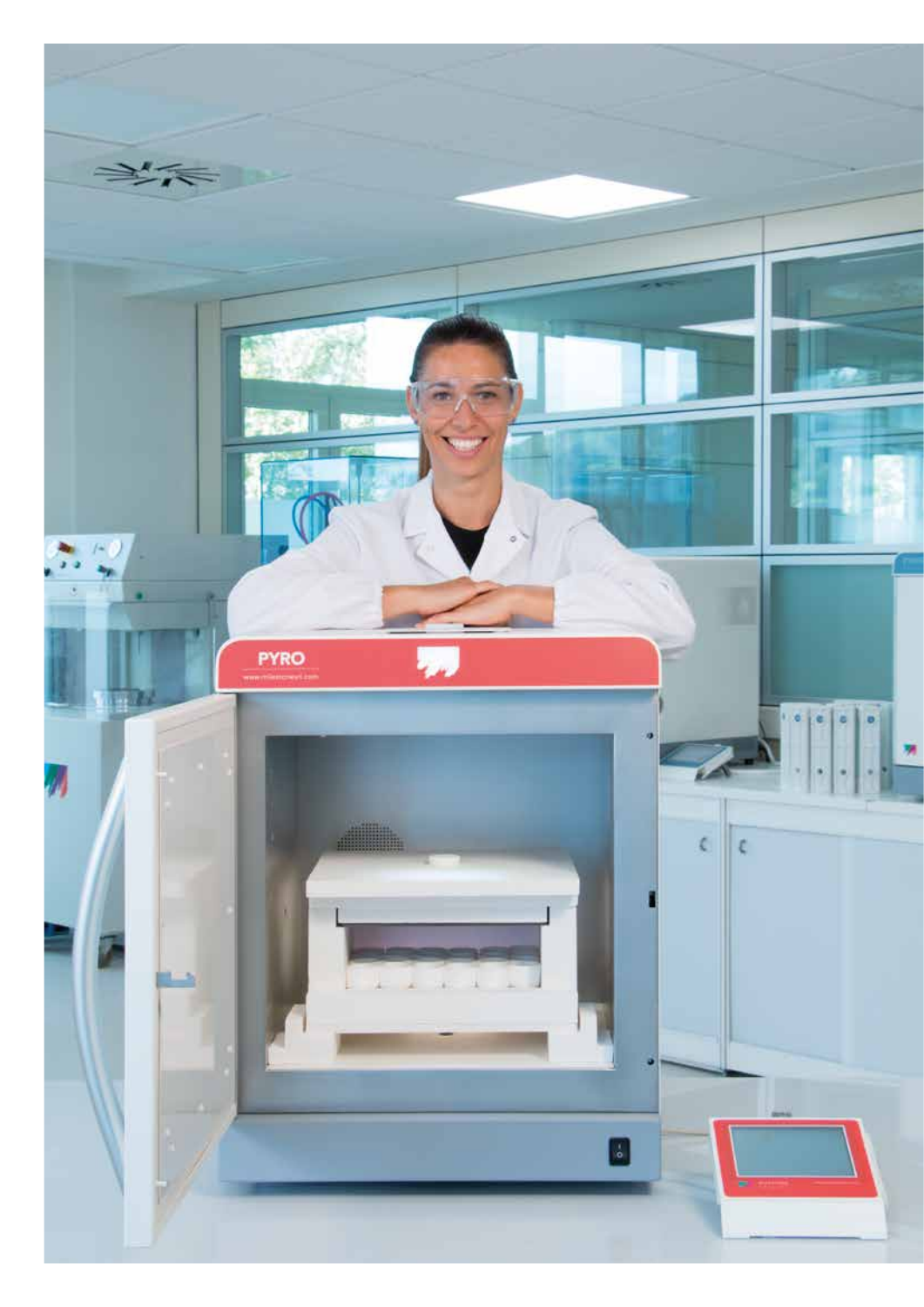# MILESTONE

HELPING CHEMISTS – Milestone has been active since 1988 in the field of microwave sample preparation. With over 20000 instruments installed worldwide, we are the acknowledged industry leader in microwave technology. Milestone vision is to help chemists by providing the most technologically advanced instrumentation for research and quality control. Our products offer a wide range of applications, such as microwave acid digestion, solvent extraction, synthesis and ashing. Furthermore we create products for acid purification and direct mercury determination in solid, liquid and gas samples. We offer our customers the highest level of application support, building up over the years a relationship based on trust and commitment.

## Advanced Microwave Muffle Furnace

 $\mathcal{O}(\mathbb{R})$ 

02

03

The new Milestone PYRO is an advanced microwave muffle furnace, suitable for several applications such as ashing, sulfated ashing, loss on ignition (LOI), residue on ignition (ROI), fusion and, more in general, all high-temperature reactions under controlled conditions. The PYRO is available in 3 different and interchangeable configurations: ultrafast heating setup, high sample throughput setup and sulfated ashing setup; it is therefore the most flexible and adaptable microwave muffle furnace available in the market.

- Fast heating 8 minutes only from room temperature to 1.000°C!
- Fast ashing Minutes instead of hours!
- High sample throughput up to 24 samples simultaneously!
- 3 different interchangeable setup to choose from
- No exposure to heat and fumes
- Rugged and durable construction
- All crucible types can be used metal, porcelain, quartz fiber
- Unique Milestone UltraFAST quartz fiber crucibles instant heating and cooling
- Even temperature distribution across the muffle cavity
- On-the-fly microwave programming suitable for FDA CFR 21-Part 11
- ASTM, USP, SEMI and ISO compliance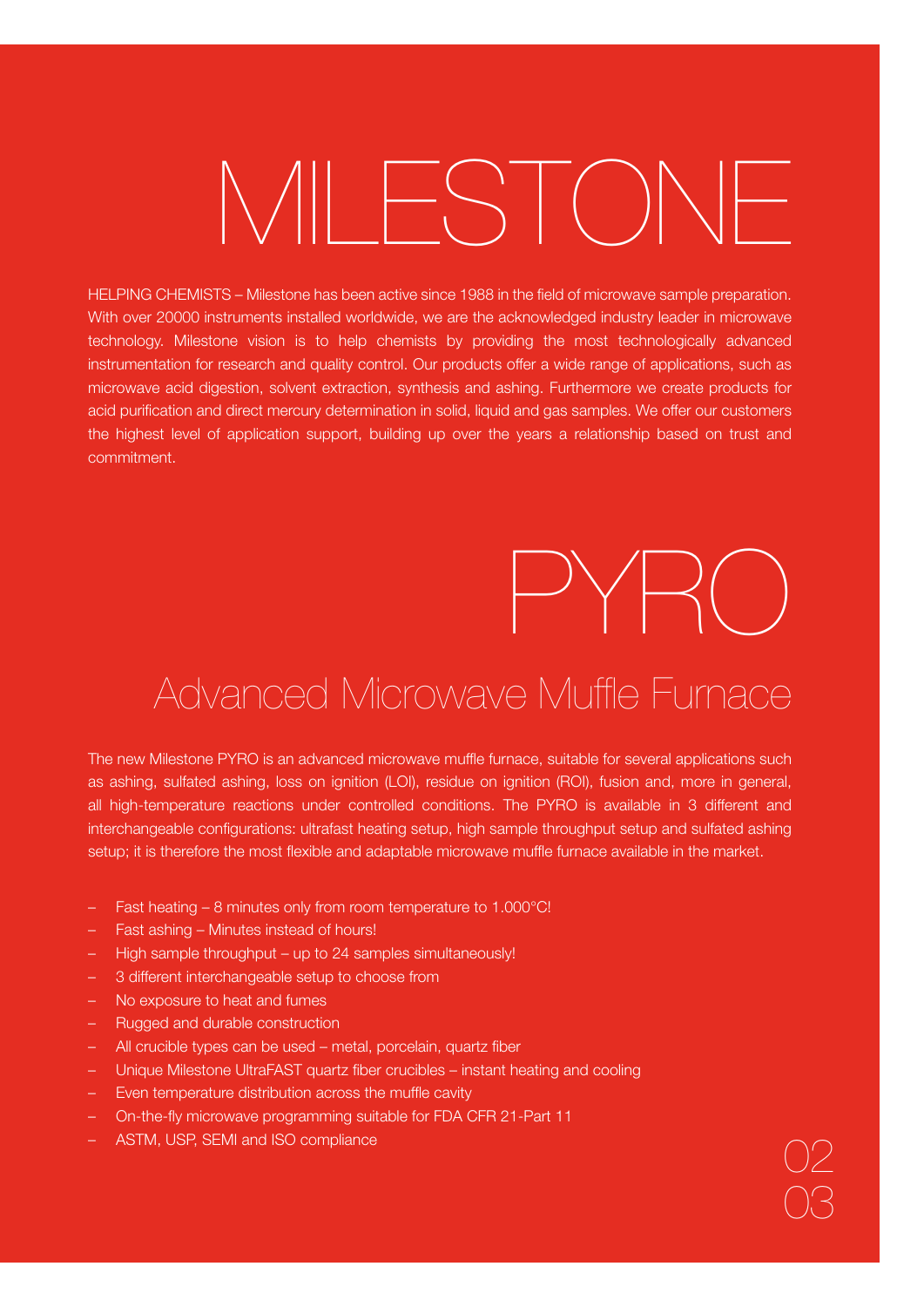

Milestone PYRO with Ultrafast Heating Setup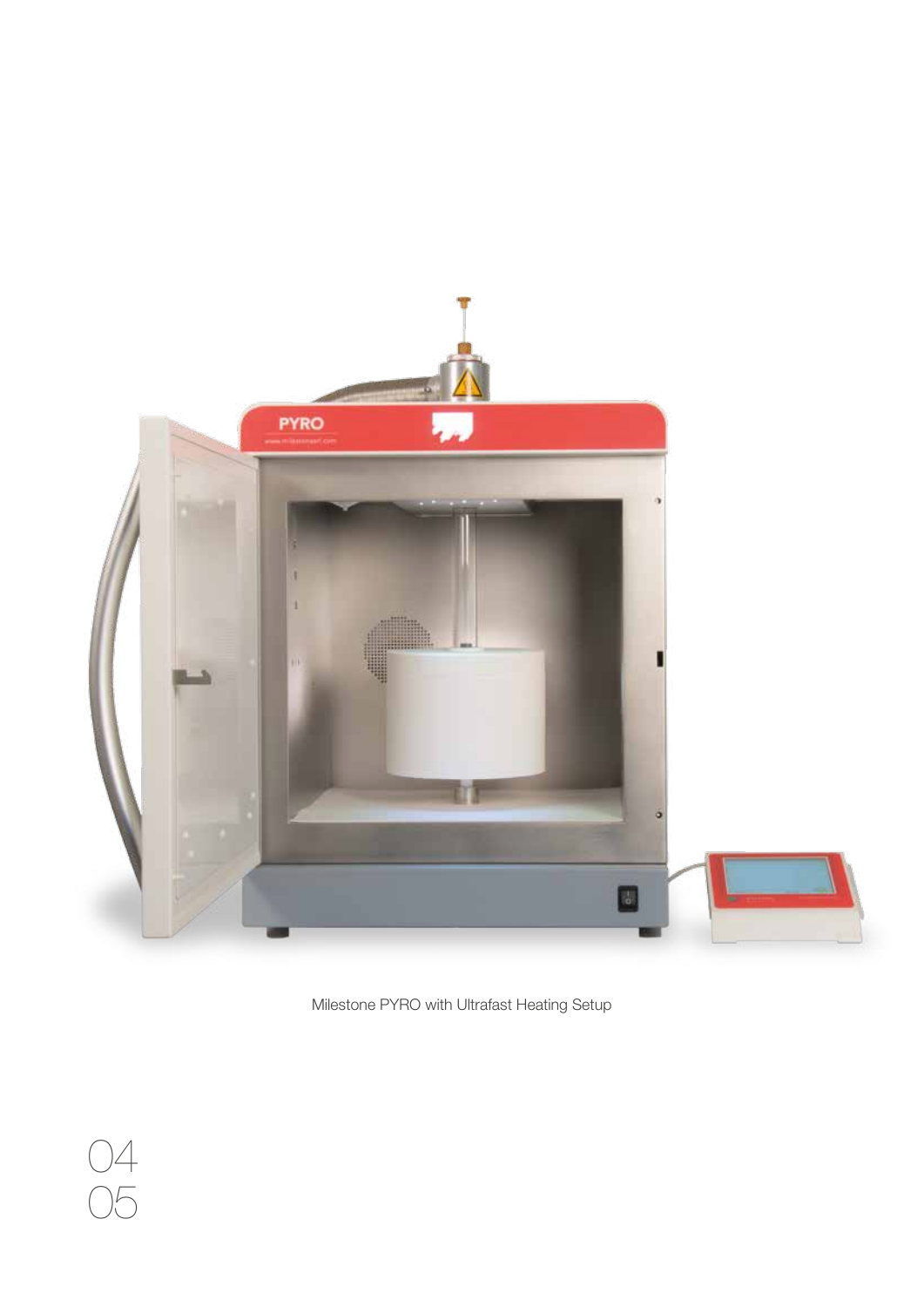Dry ashing is based on the decomposition of organic material by the action of oxygen at elevated temperatures. The determination of the ash content, whether for process control or as a preparation method for other analytical techniques, is an important test performed daily in thousands of laboratories worldwide.

While ashing is a relatively simple process, conventional muffle furnaces are often inefficient, leading to tedious and time-consuming procedures. The advent of microwave technology for dry ashing applications has represented a breakthrough in the process and quality control of samples like polymers, petroleum, food and feeds, pulp paper and pharmaceuticals.

# MICROWAVE PLATFORM

LARGEST MICROWAVE CAVITY – Equipped with a full stainless steel door, the new Milestone PYRO microwave cavity has a volume in excess of 70 liters, thus allowing the use of a large muffle which in turn enhances the sample throughput. Additionally, a large cavity ensures that the outer temperature of the PYRO remains very low, even when the inner temperature of the furnace is in excess of 1.000°C.

HIGHEST POWER – The PYRO is equipped with two 950 Watt magnetrons for a total of 1900 Watt making it the most powerful microwave muffle furnace system available in the market. The system additionally employs a rotating diffuser that evenly distributes the microwaves throughout the cavity, assuring a uniform temperature is achieved inside the furnace.

TEMPERATURE CONTROL – The new Milestone PYRO is equipped with the most advanced yet easy to use temperature sensors for complete control of the ashing conditions. This NIST-traceable sensors allow rapid verification and calibration of the furnace temperature for ISO and GLP procedures.

METHODS COMPLIANCE – The PYRO meets or exceeds the equipment requirements for electrically heated furnaces in the following methods: ASTM, USP ROI 281 and LOI 733, AOAC, FDA, ISO and DIN. It also meets or exceeds the requirements for applications listing a microwave heated furnace in the following methods: ASTM D5630-94 and ASTM D1506-94b.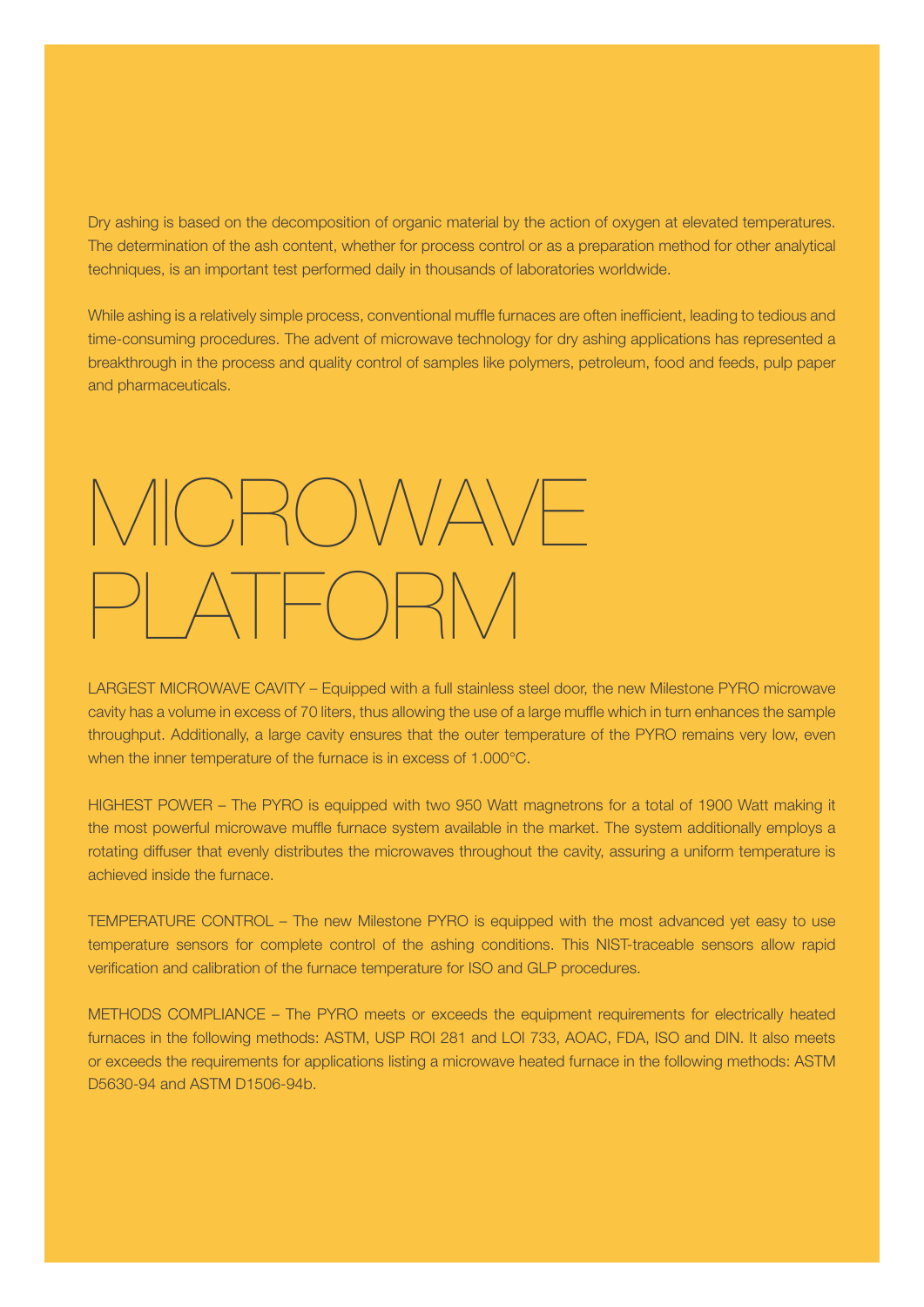The PYRO with High-Throughput Setup accommodates up to 24 Milestone quartz fiber crucibles. A unique, rugged, solid, microwave–transparent, ceramic muffle allows microwave radiation to pass through and rapidly raise the temperature of a silicon carbide plate. Sample crucibles are placed on a large clean quartz plate and an airflow is induced by a built-in exhaust system. A porous ceramic honeycomb frit built into the wall of the muffle furnace allows a constant stream of air to pass over the sample crucibles. The combination of microwave "superheating" and induced airflow results in a dramatic reduction of the ashing time. Furthermore, a large quartz tube located above the muffle conveys gases and vapors generated by the ashing process to the exhaust pipe.

A very accurate and precise thermocouple monitors and controls the temperature inside the furnace. The sensor signal serves as a feedback control mechanism to regulate microwave power output and to maintain the desired temperature profile.

Any type of crucible (metal, porcelain, quartz, etc.) can be used. The special microwave-transparent ceramic muffle furnace is an outstanding insulator, minimizing heat loss and transfer to the surrounding area. The ambient temperature of a laboratory will be unaffected, even when the unit is running at its highest temperatures. The combustion of samples containing organic matter often generates noxious odors. The built-in exhaust system of the PYRO removes fumes from the interior of the furnace and directs them through an exhaust hose to a fume hood or other outlet. Unpleasant odors from the ashing process are eliminated from the lab environment.



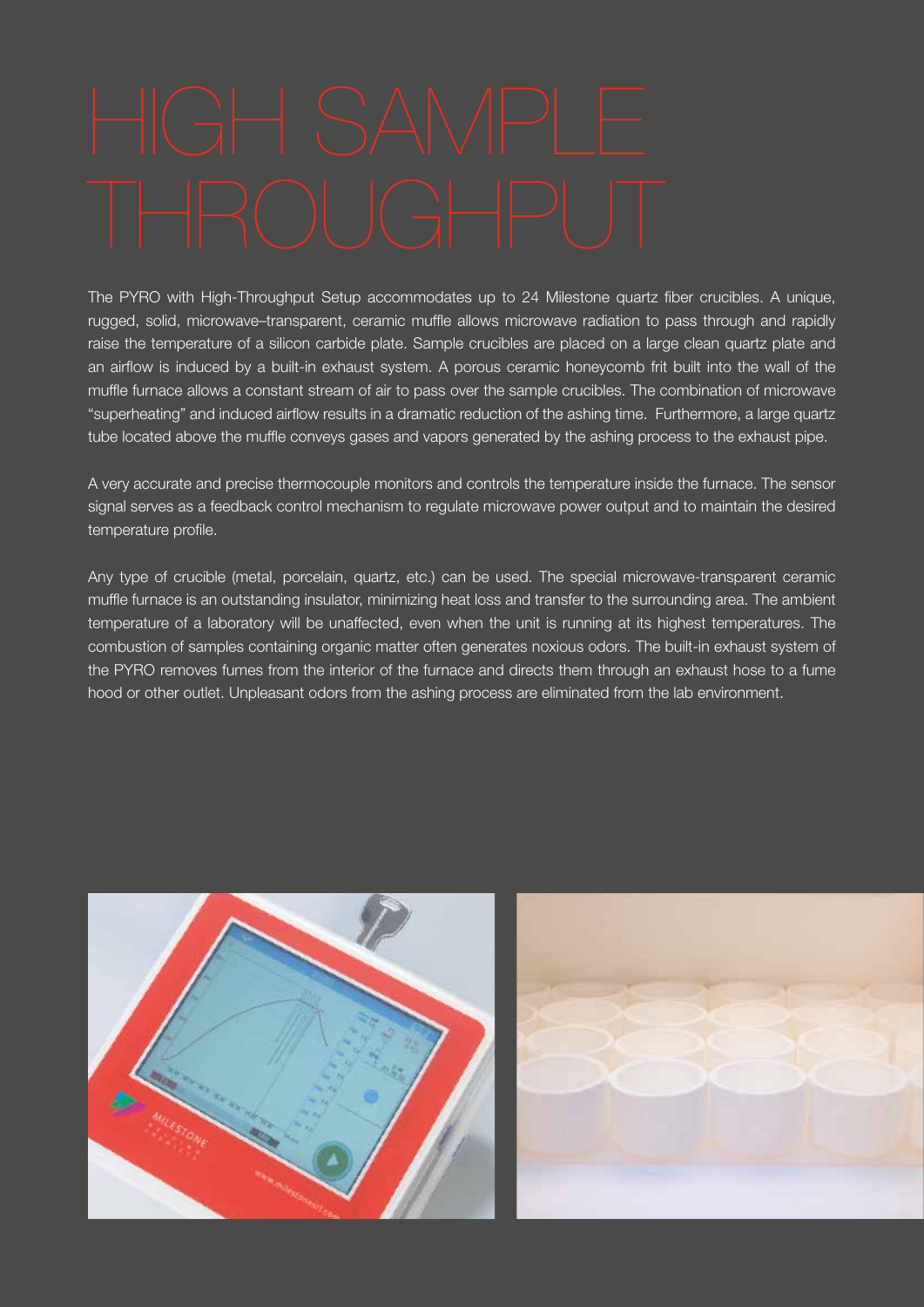

- 1 Exhaust quatrz tube
- 2 Ceramic muffle
- 3 Silicon carbide heating element
- 4 Crucibles
- 5 Temperature sensor (not shown)

06

07

- 6 Quartz plate
- 7 Ceramic honeycomb frit

Left: PYRO control terminal. Right: Detailed view of the muffle furnace with multiple crucibles. Above: High sample throughput setup schematics.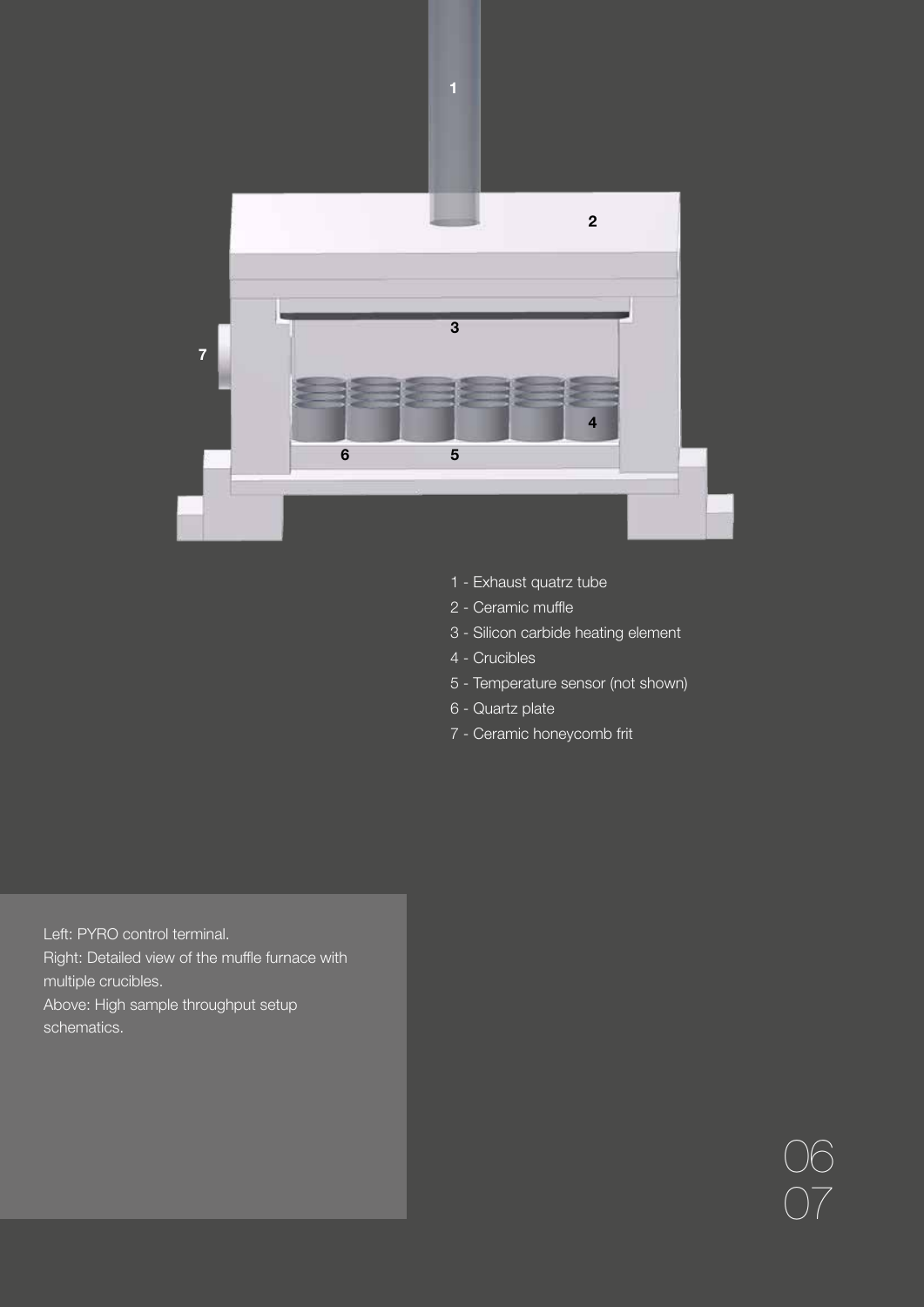

- 1 Exhaust quartz tube
- 2 Circular silicon carbide heating element
- 3 Crucibles
- 4 Ceramic tray
- 5 Contact-less infrared sensor

## Time (minutes)

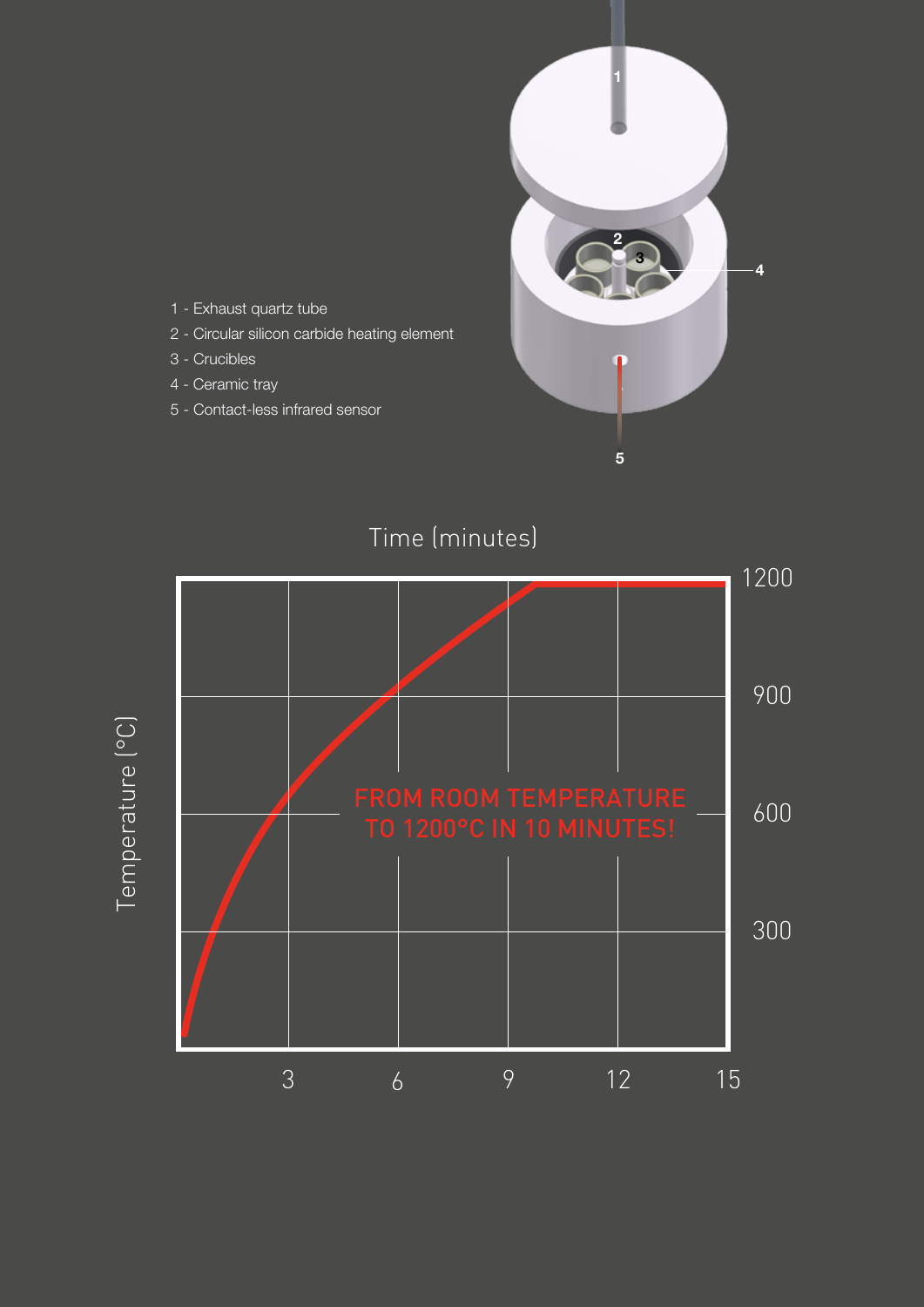

Left: Ultrafast setup schematics. Right: Detailed view of the muffle and the circular heating element.

As the name implies, the PYRO with Ultrafast Setup has an extremely fast heating rate. A typical ashing temperature of 800°C can be reached in just 5 minutes, starting from room temperature! This eliminates the need of running the system overnight, and avoids the lengthy heat up time associated with electrical resistance furnaces, dramatically lowering the power consumption and cost.

A circular heating element assures a perfect temperature uniformity throughout the cavity, largely exceeding requirements of ASTM, USP, SEMI and ISO standard methods. Temperature is monitored and controlled via a contact-less infrared sensor. Up to 5 crucibles are located on a ceramic tray, which can be easily removed from the muffle at the completion of the microwave run.

The incredibly fast heating rate of this PYRO setup, combined with the properties of the Milestone UltraFAST crucibles, makes this configuration the best choice for all high-temperature applications requiring no heating/ cooling inertia.

08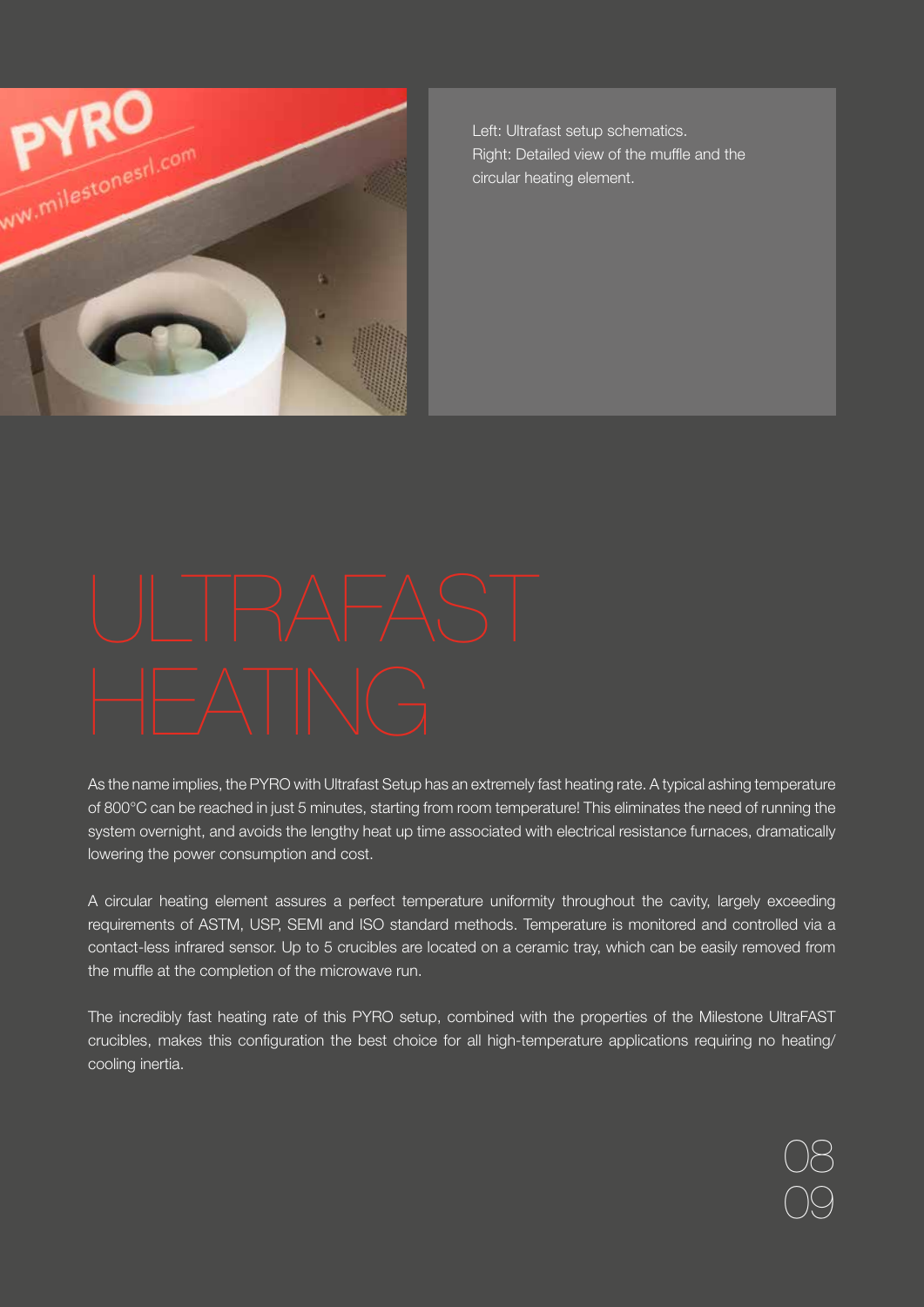Ashing of pharmaceutical, polymers, and food samples often involves the use of sulfuric acid. Hot sulfuric acid vapors are hazardous to analysts and corrosive to equipment. Additionally, sulfate ashing methods are laborintensive and time-consuming, requiring manual fuming of the acid and 8-12 hours to be completed. To overcome these issues, Milestone has developed the Sulfated Ashing Setup.

This PYRO configuration enables the analysts to add sulfuric acid to the samples and directly place crucibles into the microwave muffle furnace, without a preliminary charring step. Tedious handling of samples and operator exposure to acid fumes are totally eliminated. The system is designed for complete operator safety, and performs the complete sulfate ashing procedure in just 1 hour. Sulfuric acid fumes released from crucibles are continuously exhausted passing through a quartz tube and an air-cooled quartz collection vessel outside the unit. The fumes are finally contained and neutralized in a dedicated acid scrubber module.



Sample



Sample with sulfuric acid





Charring step At the completion of the ashing process



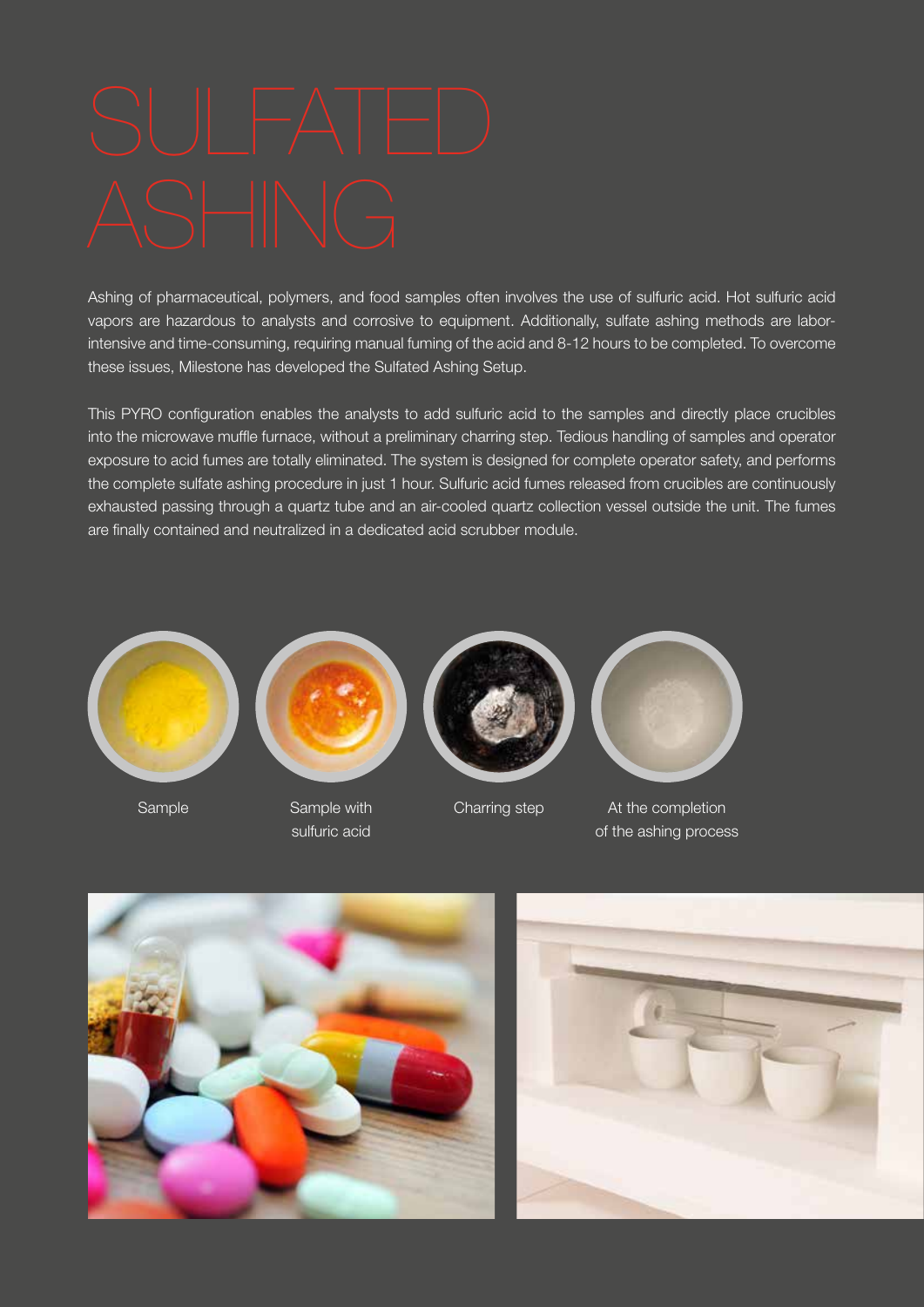Time (minutes)



Left: Pharmaceutical samples.

Temperature (°C)

Temperature (°C)

Right: Detailed view of the muffle furnace with quartz tube.

Above: Typical sulfated ashing temperature profile.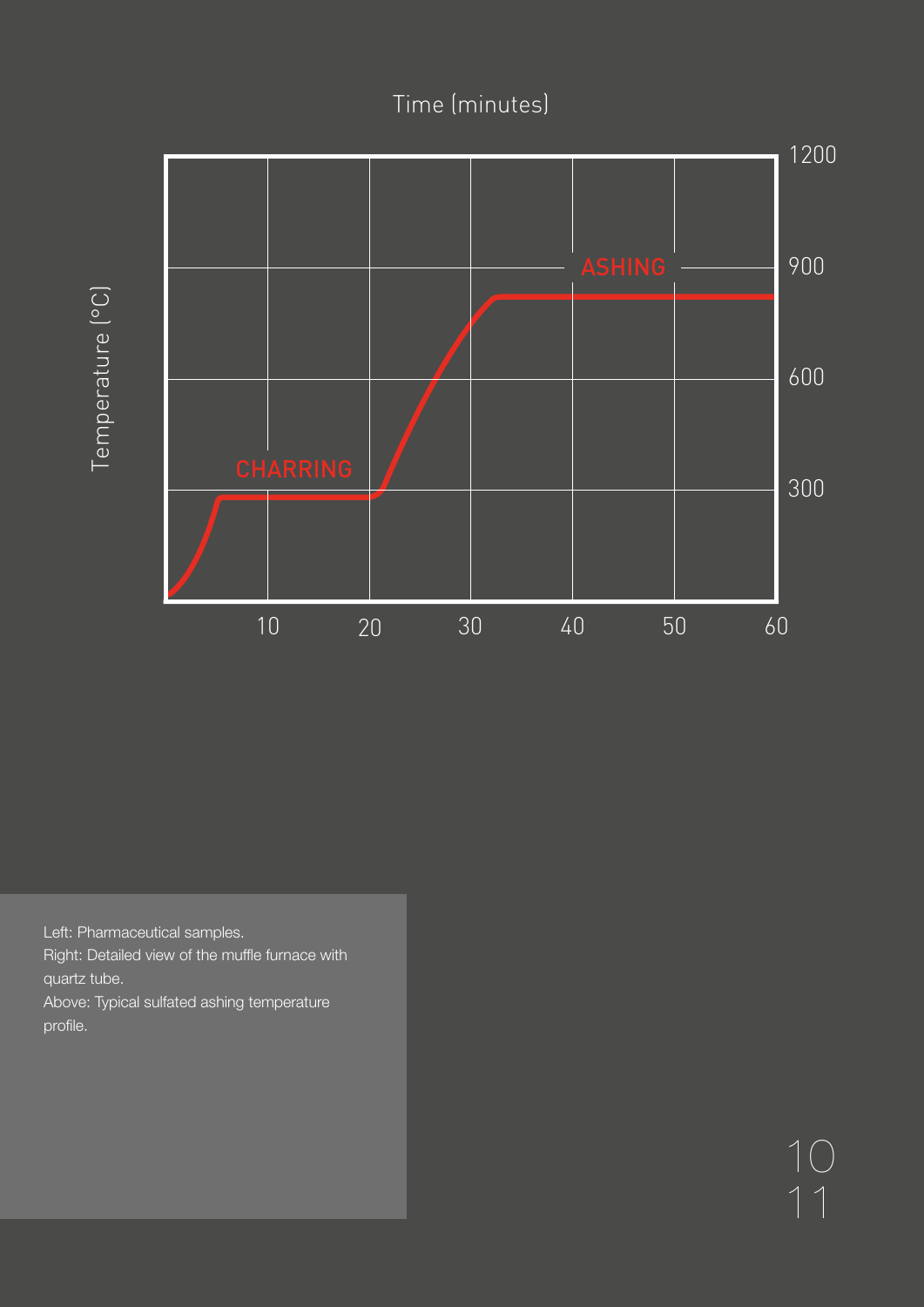

## 12 13

Right: Milestone UltraFAST crucibles. Above: PYRO control terminal with icon-based operating software.

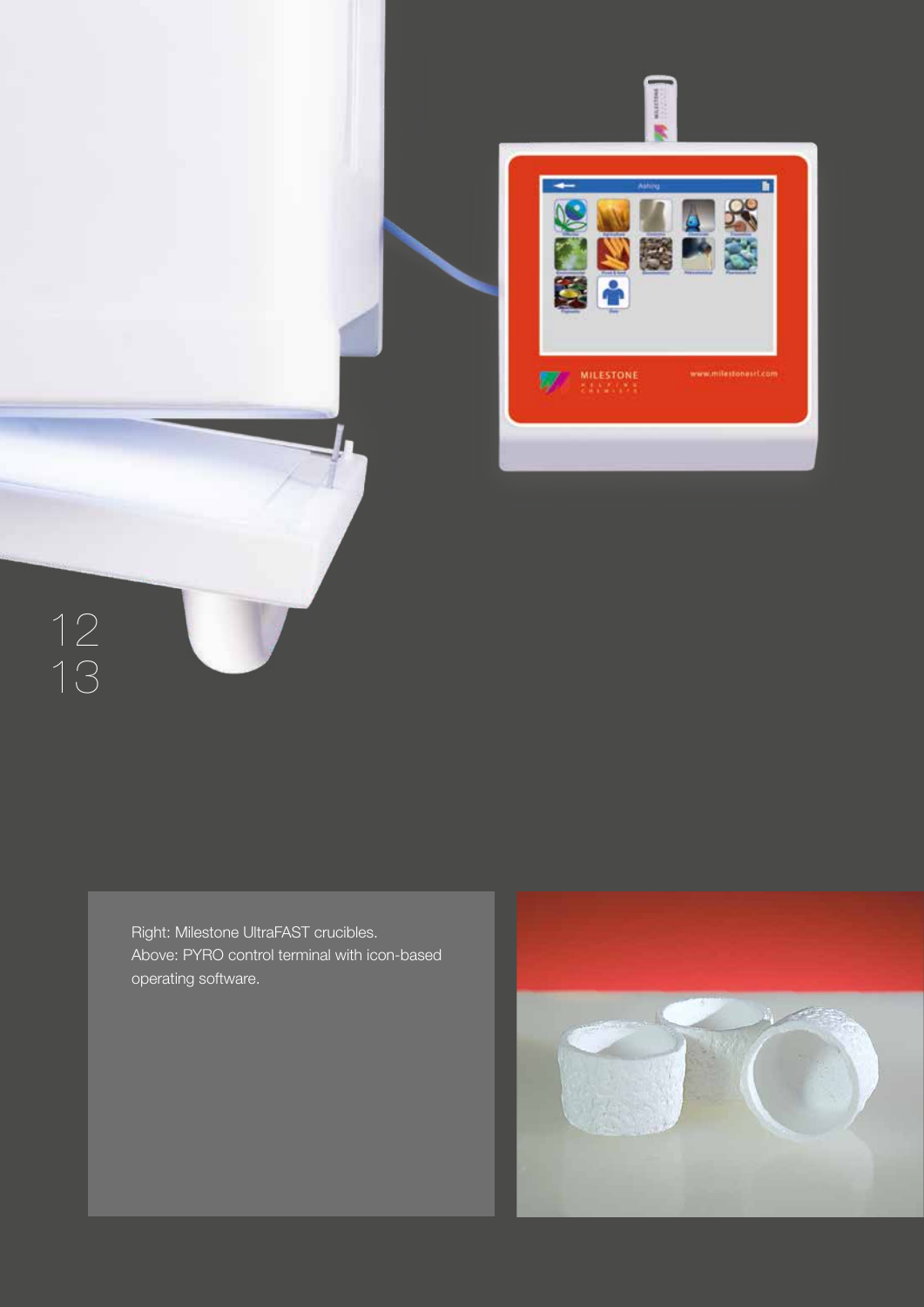The PYRO is controlled via a compact terminal with an easy-to-read, bright, full-colour, touchscreen display. The terminal is provided with multiple USB and Ethernet ports for interfacing the instrument to external devices and to the local laboratory network. The terminal runs a completely new user-friendly, icon-driven, multi-language software to provide easy control of the microwave run. Simply recall a previously stored method or create a new one, press 'START' and the system will automatically follow the user defined temperature utilizing a sophisticated PID algorithm.

Several applications, including all ASTM, USP, SEMI and ISO methods, are preloaded in the PYRO terminal. There is no need to input the number of crucibles or sample weights, as the software will automatically regulate the microwave power according to the temperature profile desired. This assures a consistent quality of the results and simplifies the use of the instrument.

The UltraFAST crucibles are made of an innovative material that, although chemically and thermally resistant, allows the samples to be surrounded by a constant airflow which, in turn, accelerates the ashing process. The ashing time is therefore reduced. Furthermore, the cooling time of the UltraFAST crucibles is so short that there is no need to use a dessicator prior samples weighing. Just 30 seconds are enough for the UltraFAST crucible to go from 1000°C to room temperature. A replaceable pad located at their bottom extends the lifetime of the UltraFAST crucibles.

The UltraFAST crucibles are suitable for the ashing of any solid sample, such as polymers, pharmaceuticals, food and feed, cokes, coals etc.

- Shorter ashing time
- Fast heating and cooling
- High chemical and thermal stability
- Constant weight
- Long lifetime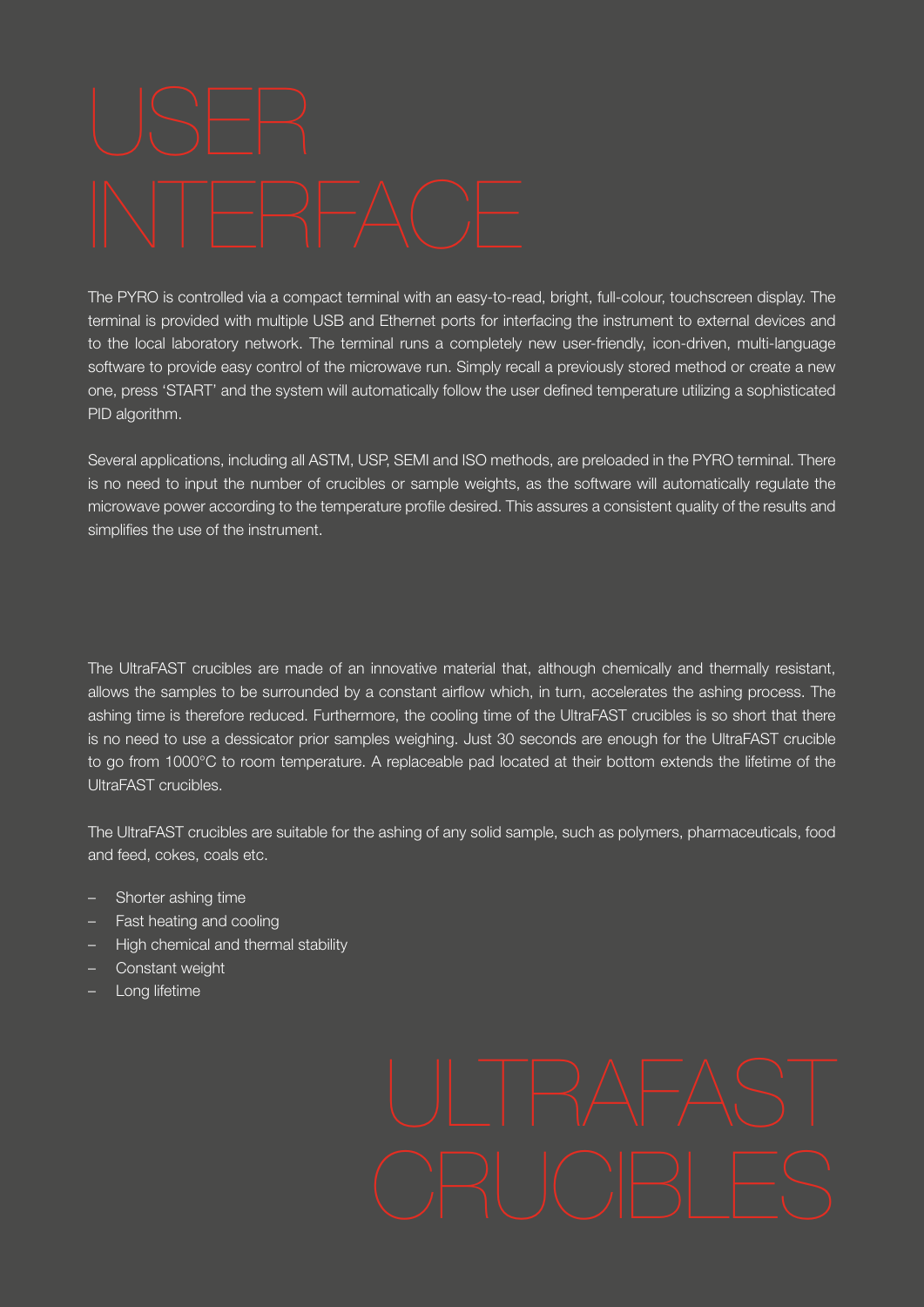









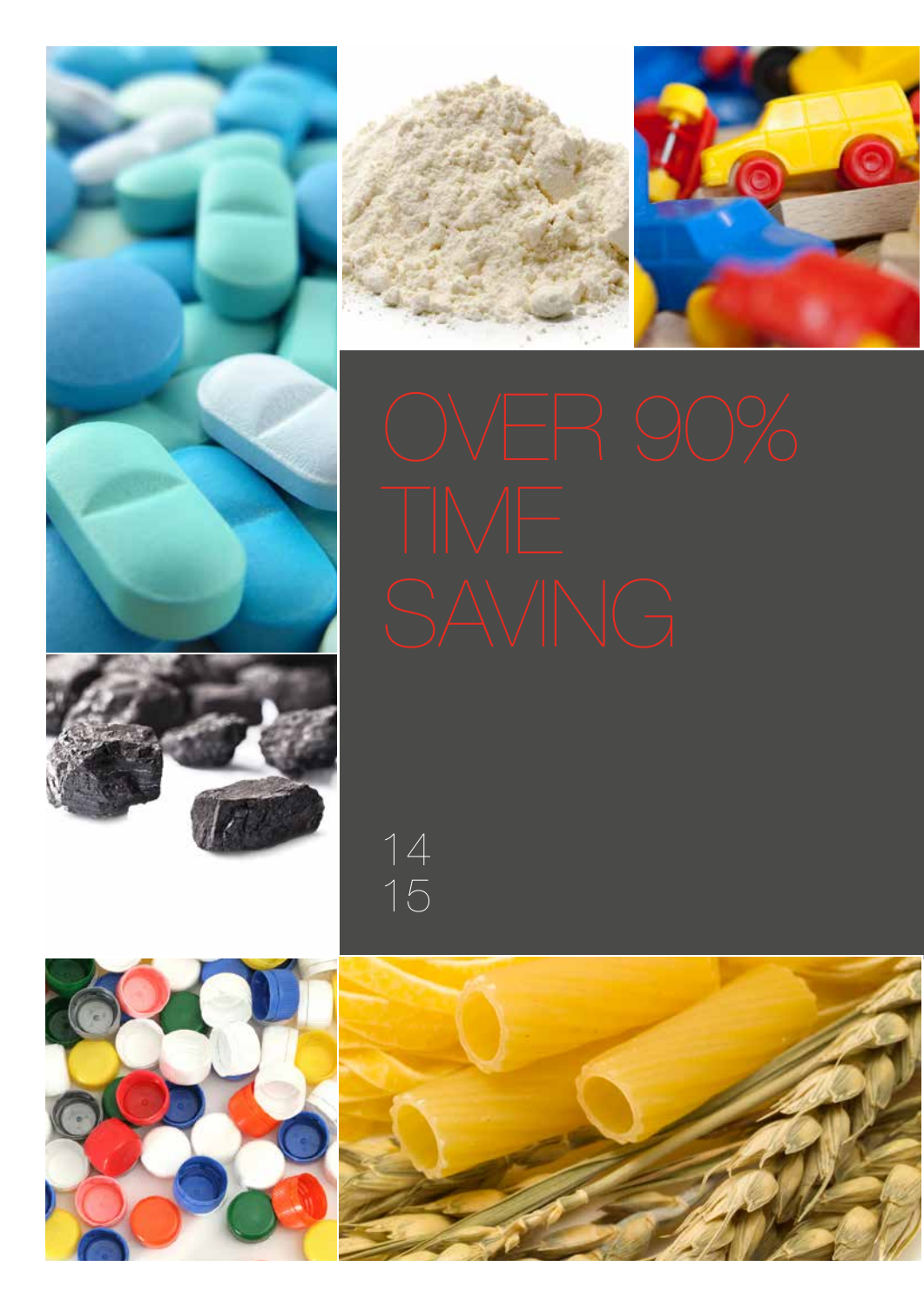



| Sample             | Temperature (°C) | Time (minutes) |
|--------------------|------------------|----------------|
| Pet Food           | 575              | 20             |
| Milk Powder        | 550              | 20             |
| <b>Wheat Flour</b> | 900              | 50             |
| Polypropylene      | 650              | 20             |
| <b>PVC</b>         | 900              | 15             |
| Coal               | 750              | 20             |
| Heavy Oil          | 550              | 45             |
| Rubber Tyre        | 550              | 45             |
| Lactose            | 600              | 60             |
| Antibiotics        | 850              | 60             |